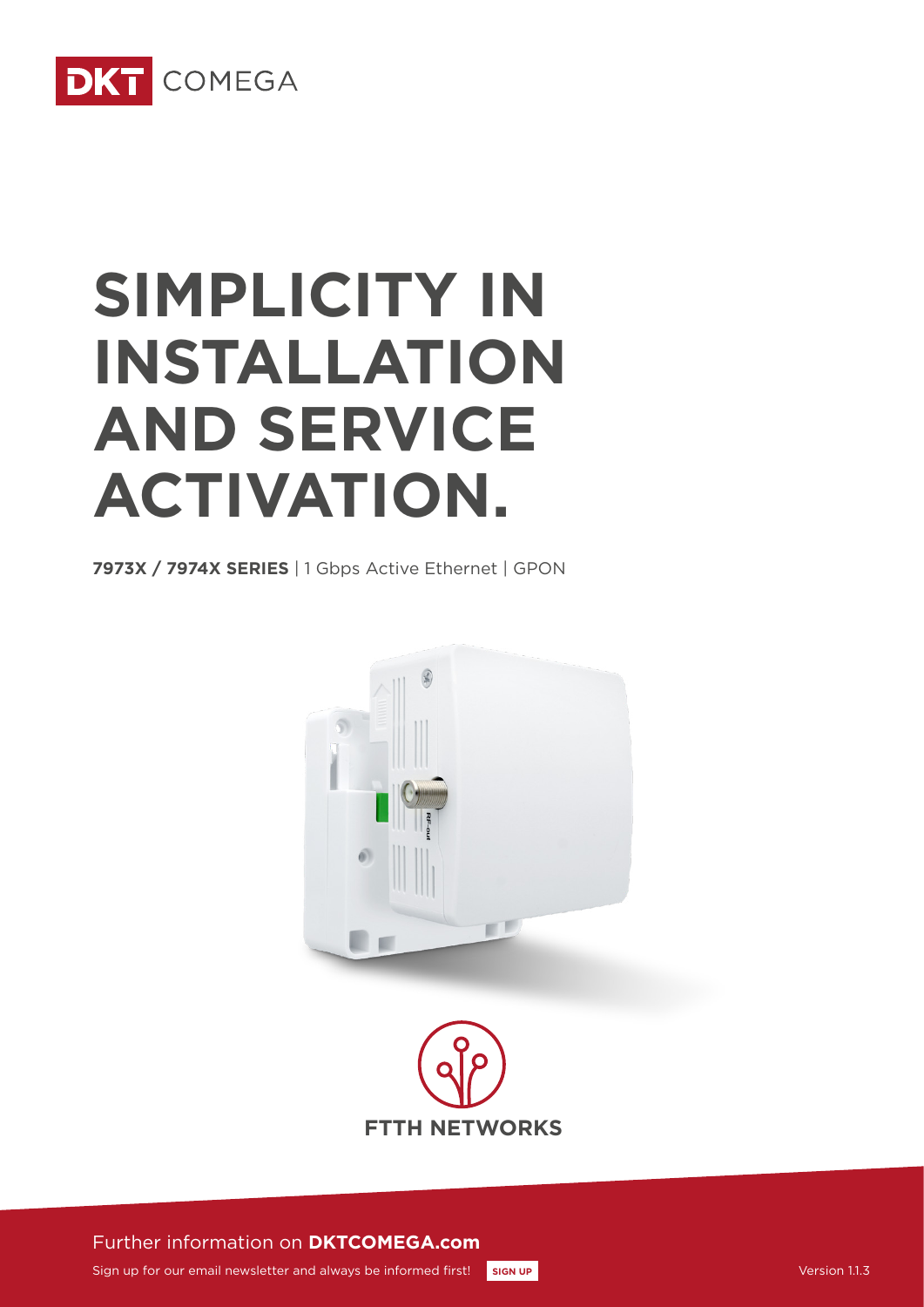



**7973X / 7974X SERIES** | 1 Gbps Active Ethernet | GPON

#### **INTRODUCTION**

The small form factor, combined with ease of installation due to its click-on interface, makes our gateways an extremely flexible solution, with optimized handling and efficiency. The solution is built to allow the customer to perform the service activation. The combined solution for FTU and gateway services are formed in an extremely compact form factor, 88 x 88 x 65 mm, making it viewed by the customer as just another outlet..

| <b>Parameter</b>                                              | 79734        | 79740                    | 79741                    | 79742                    | 79753                    | 79754                    | 79755                    | 79756        |
|---------------------------------------------------------------|--------------|--------------------------|--------------------------|--------------------------|--------------------------|--------------------------|--------------------------|--------------|
| 1 Gbps WAN                                                    | $\checkmark$ | $\mathbf{D}$             | $\checkmark$             | $\checkmark$             | $\overline{\phantom{0}}$ | $\overline{\phantom{a}}$ | $\overline{\phantom{0}}$ |              |
| <b>GPON WAN</b>                                               |              | $\overline{\phantom{m}}$ | $\overline{\phantom{m}}$ | $\overline{\phantom{m}}$ | $\checkmark$             | $\checkmark$             | $\checkmark$             | $\checkmark$ |
| 1 Gbps LAN                                                    |              |                          | $\overline{4}$           | $\overline{4}$           | 1                        |                          | $\overline{\mathcal{L}}$ | 4            |
| <b>CATV</b>                                                   |              | $\checkmark$             | $\overline{\phantom{a}}$ | $\checkmark$             | 2)                       | 2)                       | 2)                       | 2)           |
| Switch engine 3)                                              | $\checkmark$ |                          | $\checkmark$             | $\checkmark$             | $\checkmark$             | $\checkmark$             | $\checkmark$             | $\checkmark$ |
| <b>SFP WAN</b>                                                | Fixed        | $\overline{\phantom{0}}$ | Fixed                    | Fixed                    | Fixed                    | Fixed                    | Fixed                    | Fixed        |
| <b>Fiber Connector</b>                                        | SC/UPC       | SC/APC                   | SC/UPC                   | $SC/UPC +$<br>SC/APC     | SC/APC                   | SC/APC                   | SC/APC                   | SC/APC       |
| <b>WDM</b> filter                                             |              | $\qquad \qquad -$        | 2)                       | 2)                       | $\overline{\phantom{m}}$ |                          |                          |              |
| <b>WBF blocker</b>                                            |              | $\overline{\phantom{0}}$ | $\overline{\phantom{0}}$ | $\overline{\phantom{0}}$ |                          | $\checkmark$             | $\overline{\phantom{a}}$ | $\checkmark$ |
| <b>GPON Optics</b>                                            |              |                          |                          | ۳                        | CLASS B+                 | CLASS C+                 | CLASS B+                 | CLASS C+     |
| <b>Compatible with</b><br><b>DKT</b> clickable<br><b>FTUs</b> | $\checkmark$ | $\checkmark$             | $\checkmark$             | $\checkmark$             | $\checkmark$             | $\checkmark$             |                          |              |
| <b>TR-069</b>                                                 | $\checkmark$ | $\overline{\phantom{0}}$ | $\checkmark$             | $\checkmark$             | $\overline{\phantom{m}}$ |                          | $\overline{\phantom{m}}$ |              |
| Item No.                                                      | 79734        | 79740                    | 79741                    | 79742                    | 79753                    | 79754                    | 79755                    | 79756        |

# **PRODUCT OVERVIEW**

#### **"7973x, 7974x and 7975x series"**

1) Data port loop though, adapter SC/APC

2) Option

3) Support for VLANs, Q-in-Q, QoS, IGMP, Jumbo Frames and traffic shaping and manipulation

## **"7973x, 7974x and 7975x series"**

 $\overline{2}$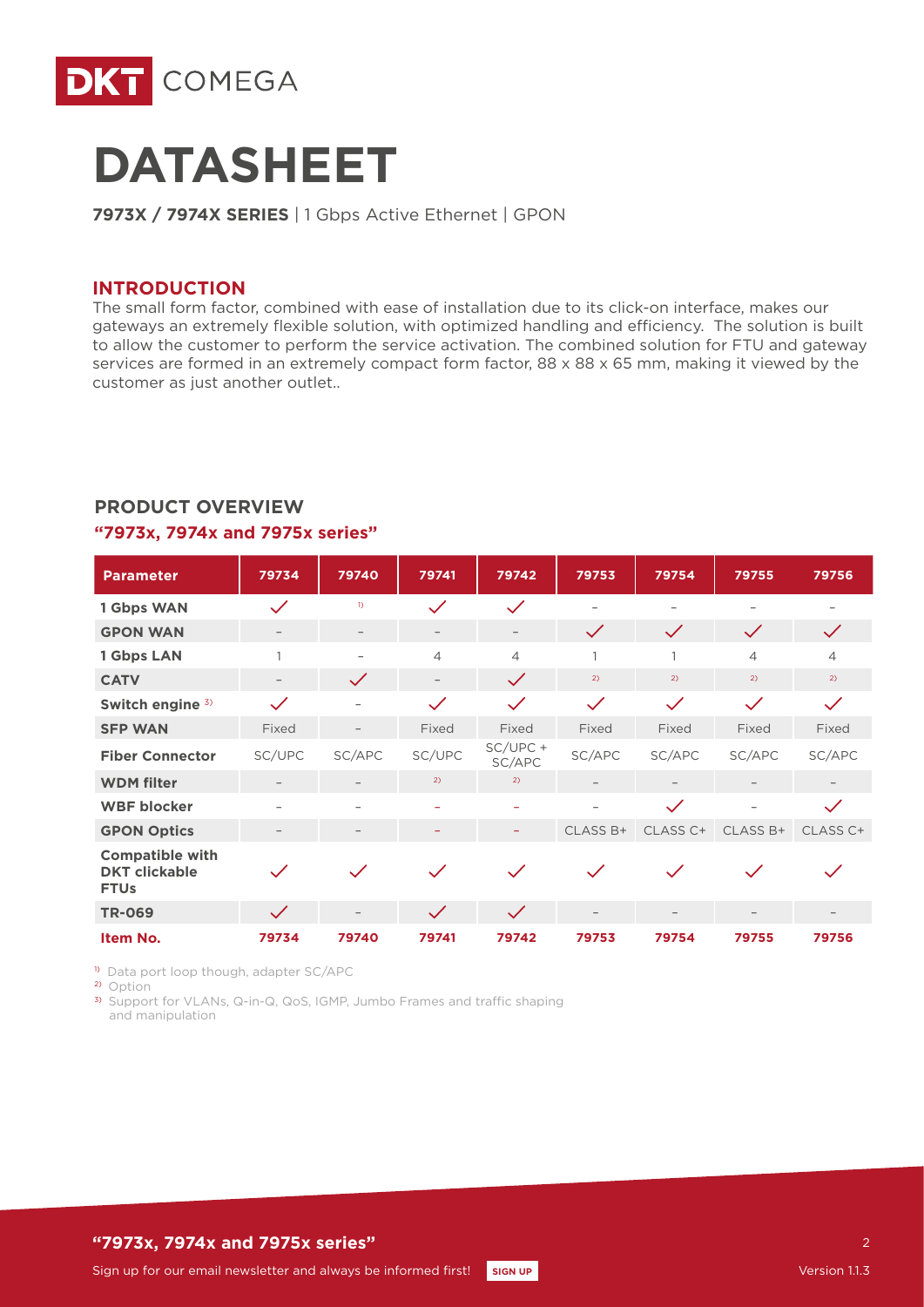

# **HIGH LEVEL SPECIFICATION**

**7973X, 7974X AND 7975X SERIES** | 1 Gbps Active Ethernet | GPON

| <b>Hardware</b>                                    | <b>Power and Characteristic</b>                                                                                | <b>CATV</b>                                      |  |
|----------------------------------------------------|----------------------------------------------------------------------------------------------------------------|--------------------------------------------------|--|
| 100/1000 Base-BX-U auto sense WAN                  | Power supply: External 5VDC, 2A                                                                                | The following is applicable for                  |  |
| The following is applicable for 79734:             | Europlug, white color                                                                                          | 79740/42:                                        |  |
| 1x 10/100/1000 Base-T (RJ-45) LAN                  | Power dissipation: < 4.5 W typical                                                                             | 1x RF-out F-connector (75 Ohm)                   |  |
| The following is applicable for 79741/2:           | <b>Environmental Specifications</b>                                                                            | Optical wavelength: 1310  1550 nm                |  |
| 4x 10/100/1000 Base-T (RJ-45) LAN                  |                                                                                                                | Max optical input level: 0 dBm                   |  |
| <b>Optical Interface</b>                           | Operating temperature: $0^{\circ}$ C to 40 $^{\circ}$ C<br>Max operating humidity: 85 % RH<br>(non-condensing) | Operational optical input level: -10<br>$-3$ dBm |  |
| SMF ITU-T G.652                                    | Storage temperature: 0 °C to 70 °C                                                                             | RF bandwidth: 65  1006 MHz                       |  |
| <b>Optical Connector: SC/UPC</b>                   | Max storage humidity: 95 % RH                                                                                  | RF output: 84 dBuV at -5 dBm input,              |  |
| TX 1260 - 1360 nm                                  | (non-condensing)                                                                                               | no AGC                                           |  |
| RX 1480 - 1580 nm                                  | <b>Physical Characteristics</b>                                                                                | RF flatness: $< +/- 1dB$                         |  |
| 15km range                                         | Operating temperature: $0^{\circ}$ C to 40 °C                                                                  | $CNR:$ > 49 dB                                   |  |
| Laser Class 1                                      | Dimensions (H x D x W): TBD x 88 x<br>88 mm                                                                    | $CSO:$ > 60 dB                                   |  |
| <b>Ethernet</b>                                    | Weight: < 0.3 kg                                                                                               | CTB: > 60 dB                                     |  |
| Auto-negotiating full/half duplex                  | <b>Approvals and Certifications</b>                                                                            | <b>Status LEDs</b>                               |  |
| Auto-MDI/MDIX                                      | CE marking                                                                                                     | WAN link/activity                                |  |
| Layer 2 wire speed packet switching                | Safety EN 60950                                                                                                | LAN link/activity                                |  |
| IEEE 802.1Q VLANs (4k VLANs) incl<br>$Q-in-Q$      | Emission: EN55022 Class B                                                                                      | Power On                                         |  |
| IEEE 802.1Q tag insertion and strip-               | Immunity: EN55024                                                                                              | CATV (when applicable):                          |  |
| ping                                               | <b>Management</b>                                                                                              | $\le$ -10 dBm (red) $>$ -10 dBm (green)          |  |
| DHCP relay/Option 82                               | DKT OS based on Linux, provisioning                                                                            |                                                  |  |
| 4k MAC address database                            | via DHCP/TFTP                                                                                                  |                                                  |  |
| Ingress and egress rate limiting                   | <b>TELNET</b>                                                                                                  |                                                  |  |
| IGMP $v1/2/3$ snooping                             | <b>SSH</b>                                                                                                     |                                                  |  |
| Support for Jumbo Frames                           | SNMP $v1/2/3$                                                                                                  |                                                  |  |
| Qos                                                | OAM as option supporting IEEE 802.3<br>ah, Dying Gasp, Discovery<br>and Loopback                               |                                                  |  |
| IEEE 802.1p prioritization and<br>reclassification | TR-069, including support for TR-181                                                                           |                                                  |  |
| 4 QoS queues per port                              |                                                                                                                |                                                  |  |
|                                                    |                                                                                                                |                                                  |  |

# DSCP/ToS

The device layout is based on a standard euro outlet form factor, customer perceives this unit as an outlet, not "yet another appliance in my house". Analogy to power, CATV and telephony outlet, where the utility company and the operator make a clear demarcation point between the network and home installation. Comes as standard with 1x SC/UPC + 1x SC/APC, based on a none proprietary solution, can be adopted in environments with 3rd party equipment. Low power dissipation, supporting the recommendation of "Code of Conduct on Energy Consumption of Broadband Equipment".

# **"7973x, 7974x and 7975x series"**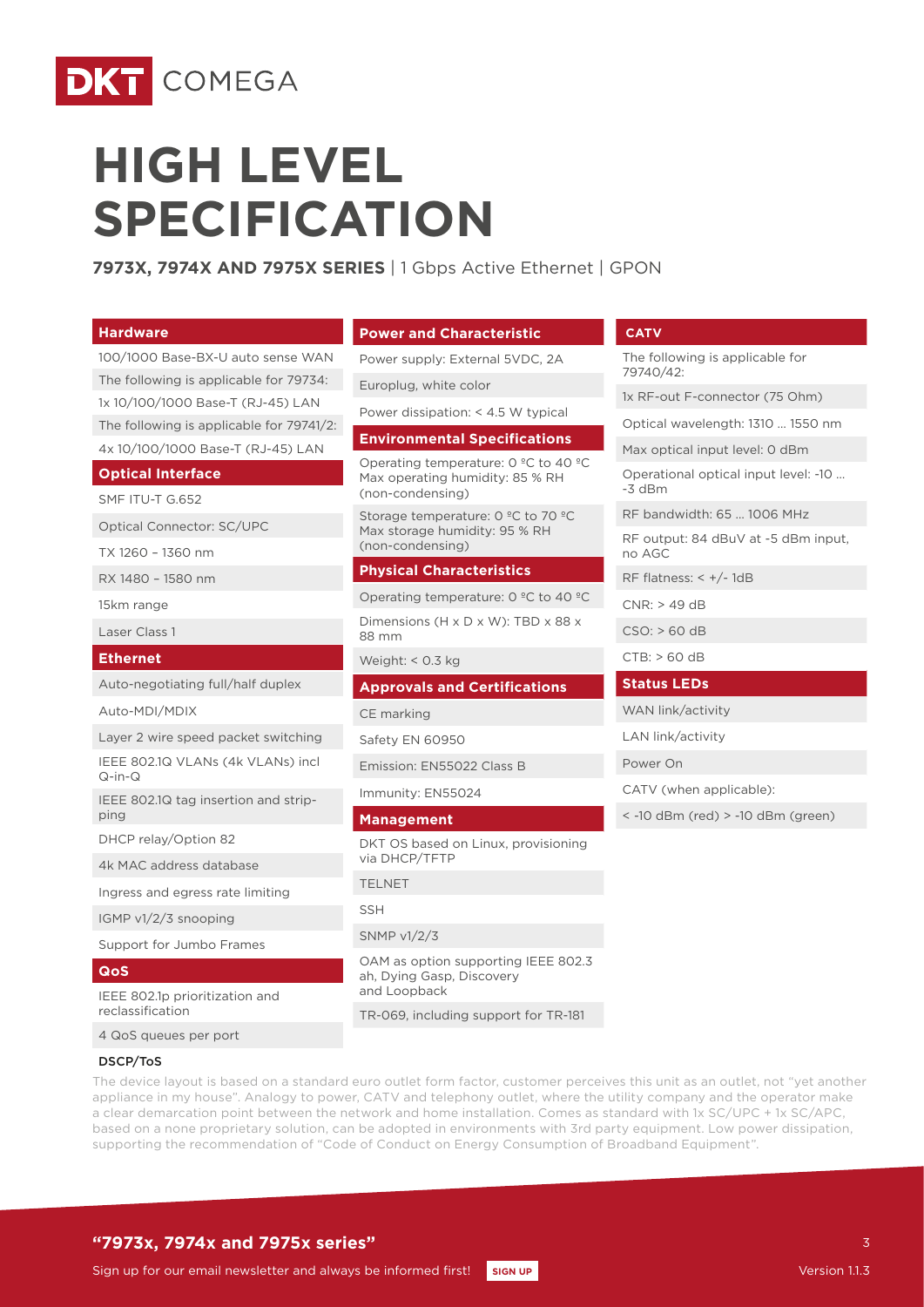



**79753, 79754, 79755 and 79756** | GPON ONT

# **PRODUCT OVERVIEW**

To deliver triple-play services to the subscriber in Fiber-to-the-Home or Fiber-to-the-Premises application, the DKT GPON ONT incorporates interoperability, key customers' specific requirements and cost-efficiency. Equipped with ITU-T G.984 compliant 2.5 Gbps Downstream and 1.25 Gbps Upstream GPON interface, the ONT supports the full Triple Play of services including video, and high speed internet access.

Compliant with standard OMCI definition, the ONT is manageable at remote side and supports the full range FCAPS functions including supervision, monitoring and maintenance.

## **SERVICES**

#### **Data**

The ONT is delivered with one 10/100/1000 Base-T Ethernet data interface, supporting:

- Auto-negotiation and MDI/MDIX auto-sensing
- Built-in layer-2 switch
- Advanced data features such as VLAN tag manipulation, classification, and filtering

#### **Voice**

To enable VoIP access, the ONT supports interfacing external IAD box or Home Router with voice capability through the Ethernet Interface.

#### **Video**

The ONT supports video contents delivered in the form of data (by multicast or unicast).

In case where multicast technology is used for delivering video contents through data channel, the ONT supports the dedicated multicast GEM port on the Downstream. So the video contents are received and processed by all the ONTs through the unified channel and this greatly improves the bandwidth efficiency.

In addition, the ONT supports IGMP snooping function to be applied for further optimization. When IGMP snooping is enabled, the ONT monitors the member joining and leaving activities at the Ethernet service port, and then selectively delivers the multicast streams.





4